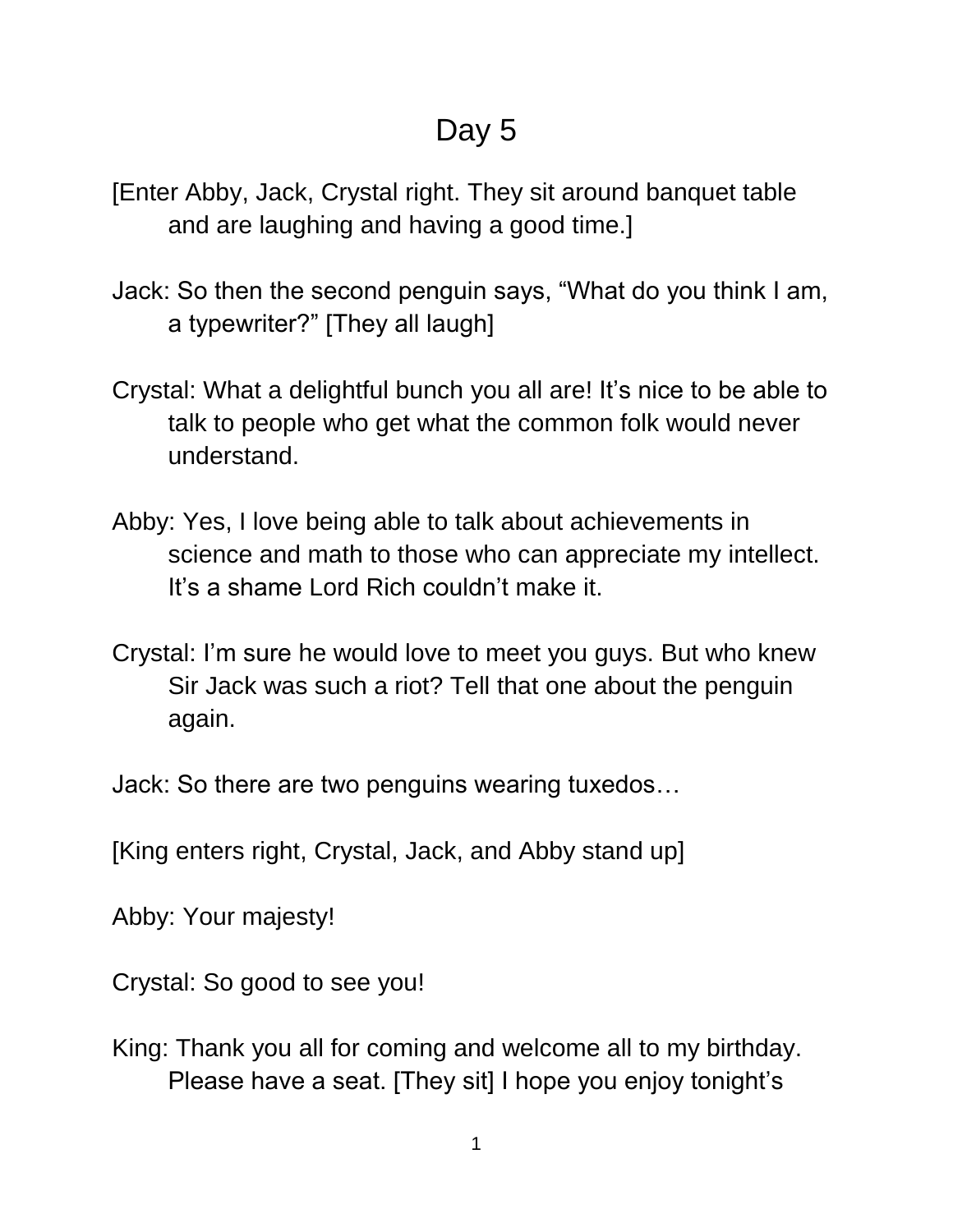feast. We will be enjoying the finest food in all the land grown at my favorite farm. By the way, have any of you seen Joe?

Jack: Joe? Who's Joe?

Crystal: I don't think I know anyone by that name.

Abby: I'm sorry sire, who?

King: You know, Joe the farmer. [Everyone else still looks confused] You know, the one whose farm is at the east end of town? [Still blank stares] You all helped him with his plow earlier this week?

Jack: Oh yeah, you mean the ice cream thief?

- Crystal: You invited him? Why would you invite a peasant? What's so special about him?
- King: Joe is the hardest worker and the most caring and compassionate man in the whole kingdom. Yes he sinned, but we all have. He asked for forgiveness, and I forgave him. I'm not going to start the party without him.

[Herald comes rushing in]

Herald: My lord, I went to deliver Joe's invitation, but when I got to his house, he was gone. He was taken by bandits. They left a ransom note.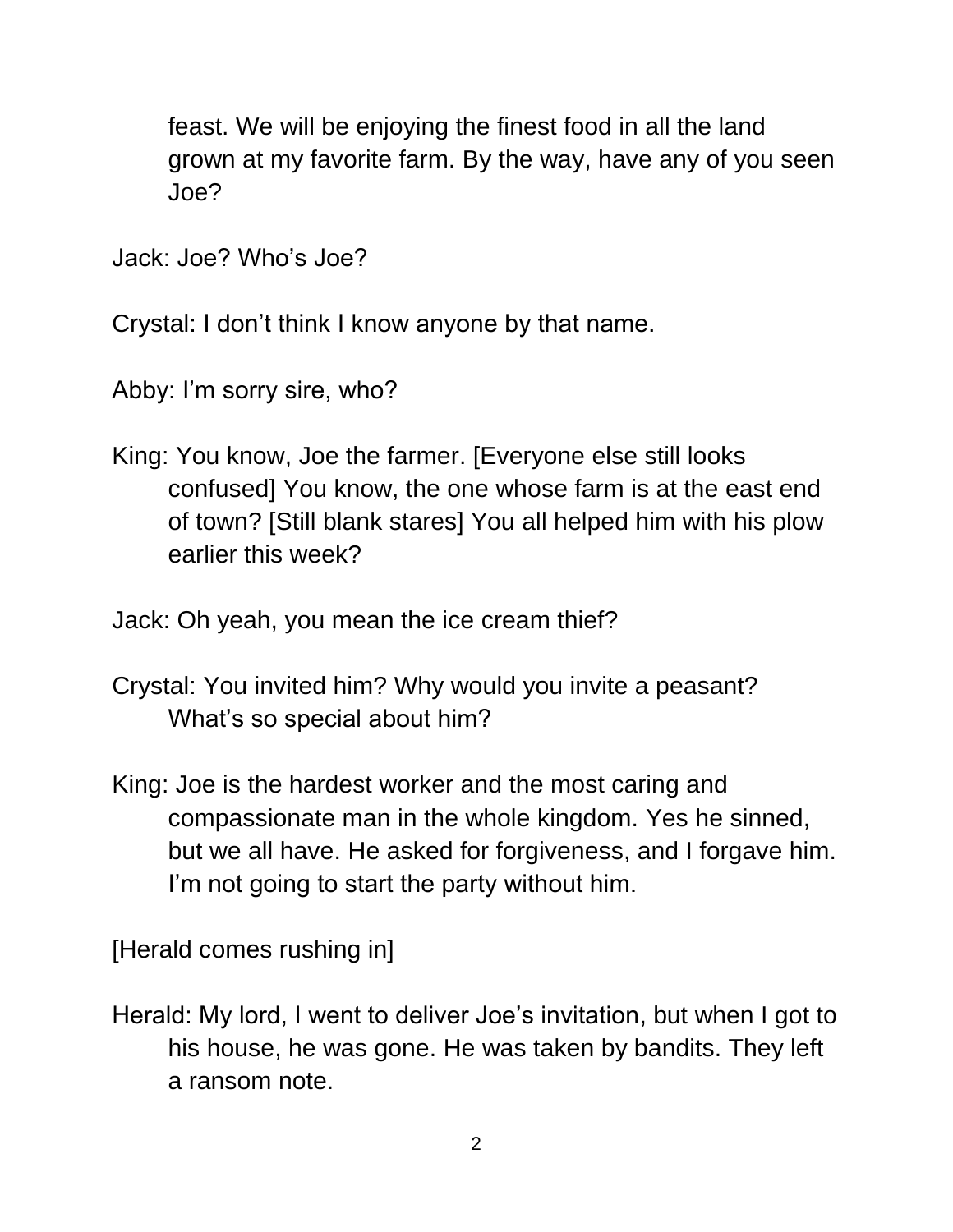Crystal: That's too bad. He was a nice kid.

Abby: It's a real shame.

Jack: Well, the food isn't going to stay warm forever. Let's eat!

King: How could I eat and enjoy this feast knowing that one of my subjects is lost and in danger? I'm going to go rescue him.

Crystal: Your highness, don't be foolish. He's just a peasant.

Jack: Yeah, you would be risking your life for him.

- Abby: And besides, the rest of us are all here. Would you really leave all your guests just for one person?
- King: What kind of king would I be if I didn't take care of my subjects? I'm going to rescue him.
- Crystal: But he is a lowly peasant, and one who stole from you at that. It was gracious enough of you to invite him in the first place. Do you really need to go save him when he's done nothing to deserve it?
- King: You know, it was gracious of me to invite any of you. When I was hurting and hungry, it was Joe who helped me out and comforted me. You were all too absorbed in your strength, smarts, and wealth. I invited you all here because I am merciful and care about all of you as well, but don't think for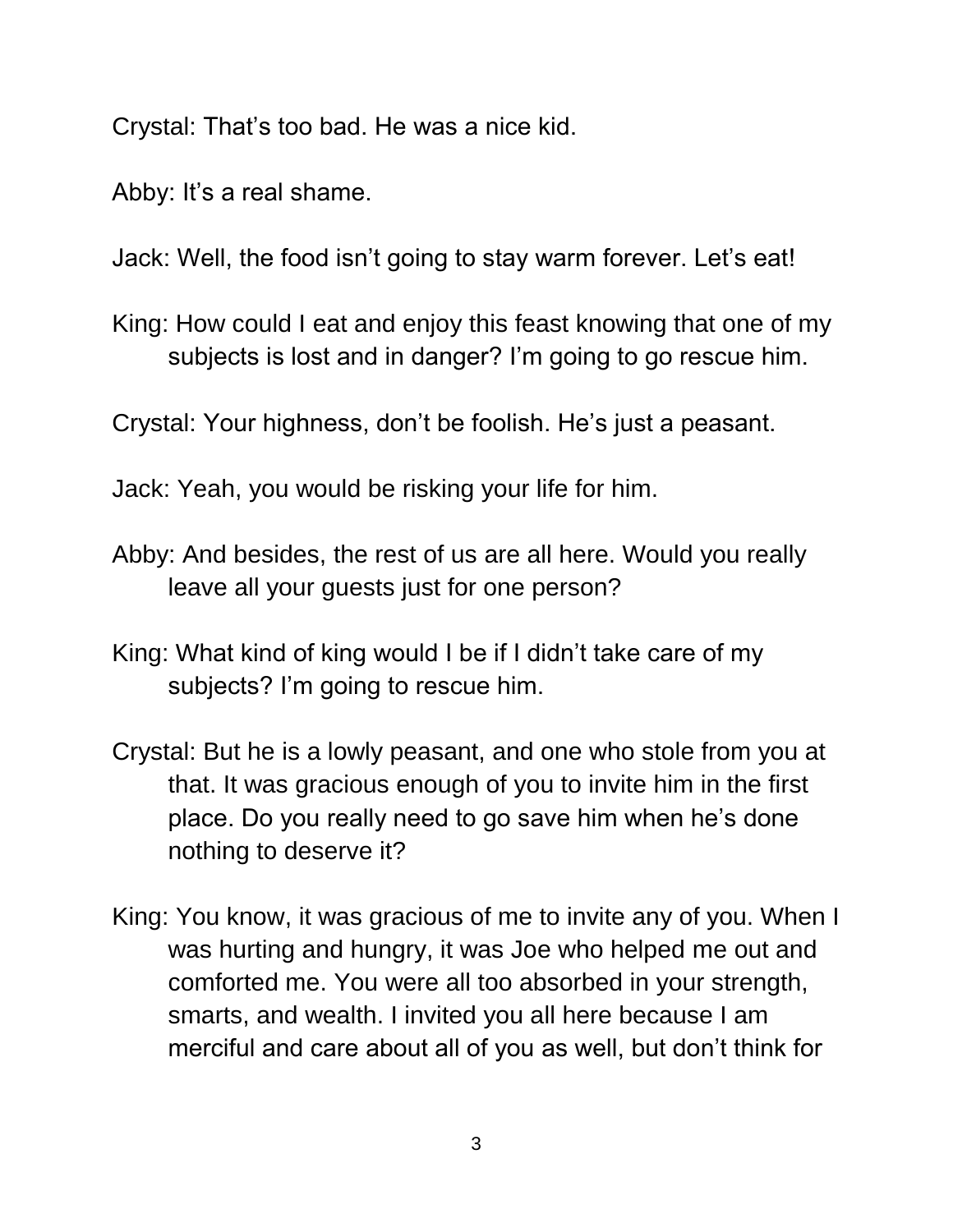a second that you all deserve to be here any more than he does. [They all look confused]

- Herald: Your majesty please! Send someone else. Send one of your knights. Send Sir Jack. He would gladly go for you.
- King: No, I'm going after him myself. Begin the feast without me. I hope to return soon.
- [Crystal, Jack, Abby, and Herald take table and chairs offstage with them as King puts on armor. King exits right, tree props go up. Enter thieves with Joe from left. They are tying Joe to the tree.]
- Bandit 1: Make sure that knot is nice and tight. We wouldn't want our prisoner to escape.
- Bandit 2: Yeah, we can't let him get away before we get our ransom. We're going to be rich!

Joe: I wouldn't count on it.

- Bandit 1: And why is that?
- Joe: First of all, I doubt anyone will notice I'm gone. But even if they do, it's not like they would care. Why would anyone pay money to set me free?
- Bandit 2: What about the king? Doesn't he need someone to farm the land?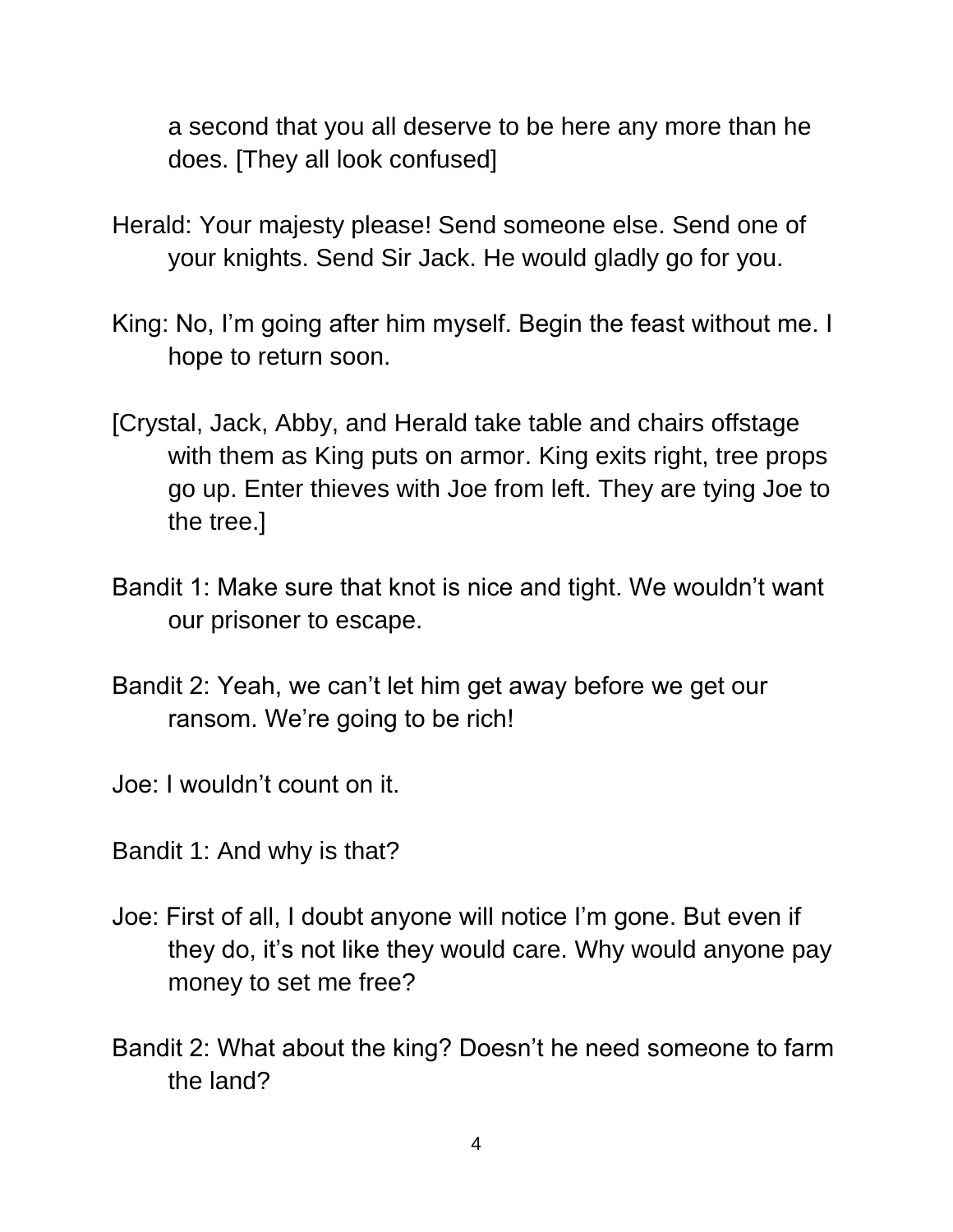Joe: Anyone could do that. He will just find a new farmer. Besides, the only time the king has ever seen me, he caught me stealing something that belonged to him. I don't think the king will rescue me. He probably thinks it's better that I'm gone.

[Enter King left]

King: Release that man!

Joe: The king!

Bandit 1: Release him?

Bandit 2: Or what?

King: Release him, or suffer the consequences.

[King pulls out sword, prompting the bandits to do the same. They go to fight, but the king quickly knocks the swords out of the bandits' hands. They run and king chases them. After the chase, the two bandits collide on stage and fall over. King moves over to them.]

King: Leave this kingdom at once and never return.

Bandits: Y-y-y-y-yessir. [They get up and run, exit left. King goes over to set Joe free.]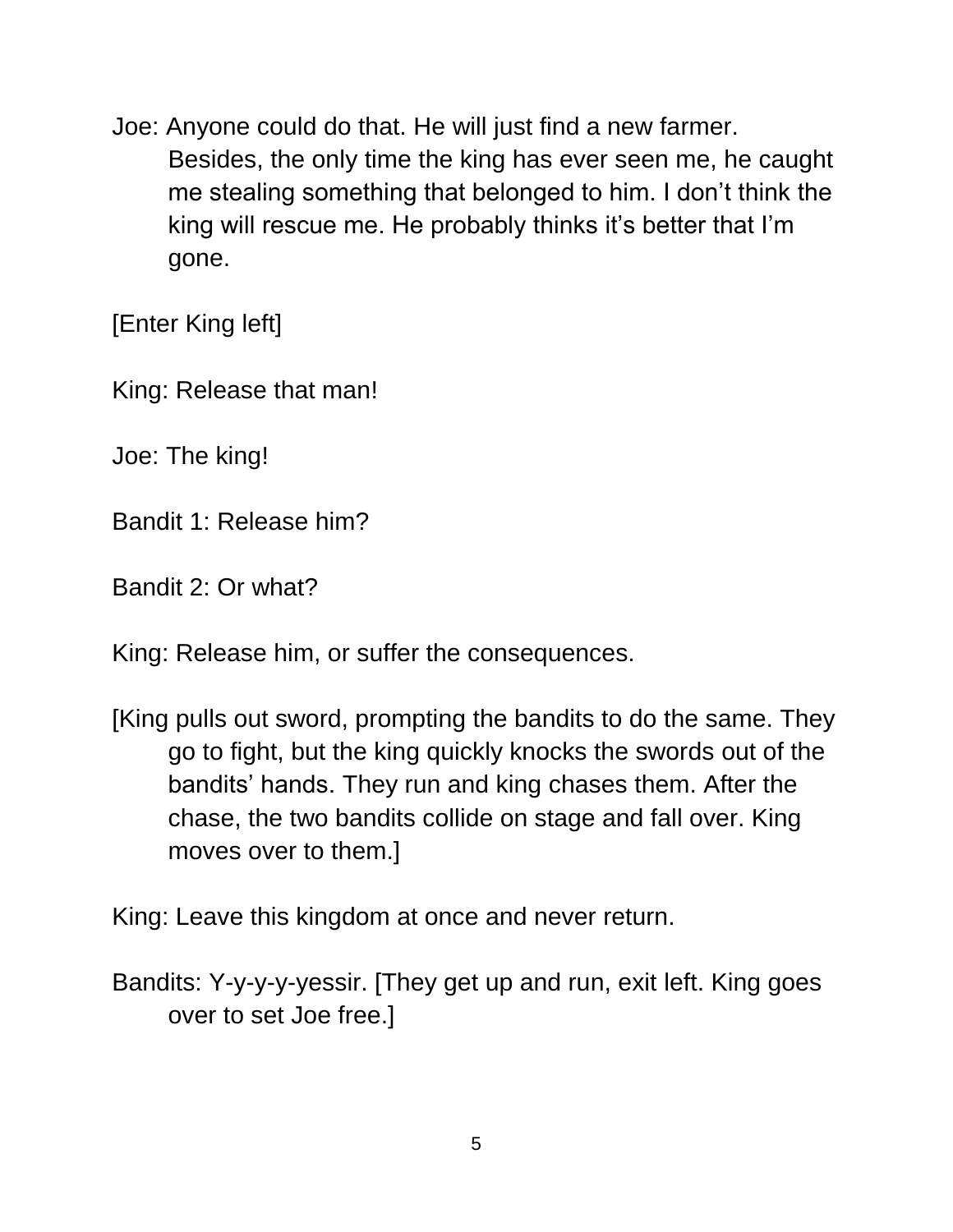Joe: Your majesty! Thank you for rescuing me! What great luck that you found me while you were on your way to… what were you doing out here?

King: Rescuing you.

- Joe: Wait, you came all the way out here to rescue me? But how did you know I was lost?
- King: My herald went to your house last night to invite you to my birthday when he found the ransom note.
- Joe: You were going to invite me to your party? Even after I stole the queen's ice cream?
- King: Yes.
- Joe: And then when you found out that I was captured, you left the rest of the guests at the party just to rescue me?

King: Yes.

- Joe: But you're the king. You have all kinds of important things to do. You have strong knights like Sir Jack, brilliant scientists like Dr. Abby, and rich friends like Lady Crystal. Why would you care about someone as small and unimportant as me?
- King: Joe, you are very important to me. I know that you think your sin was the only time I've seen you, but I've actually seen much more. When you needed a new plow, I knew you